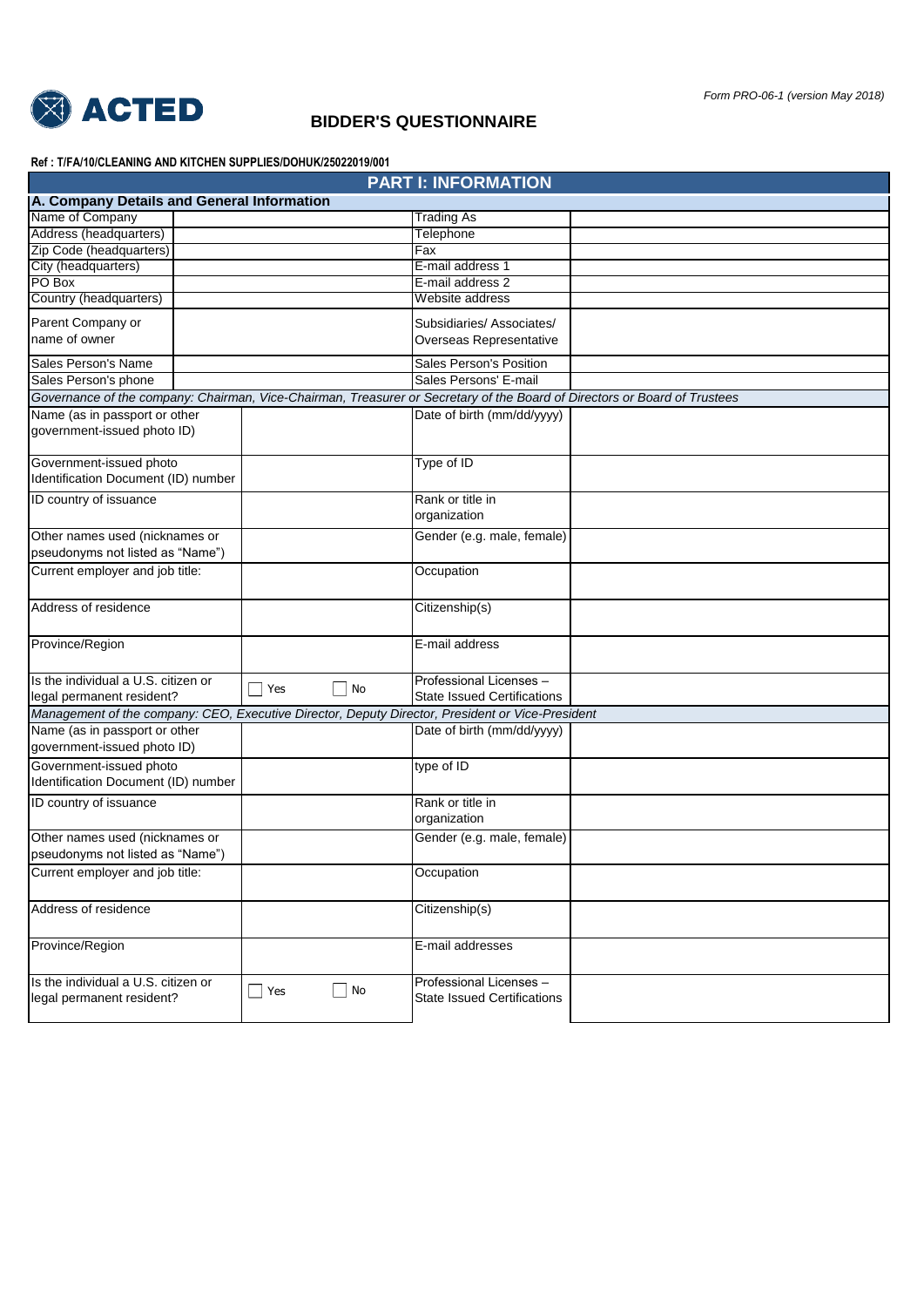| Management of the company: Chief Finance Officer or Chief Accountant                 |               |                          |                   |                                      |  |                                                                 |           |  |  |
|--------------------------------------------------------------------------------------|---------------|--------------------------|-------------------|--------------------------------------|--|-----------------------------------------------------------------|-----------|--|--|
| Name (as in passport or other                                                        |               |                          |                   | Date of birth (mm/dd/yyyy)           |  |                                                                 |           |  |  |
| government-issued photo ID)                                                          |               |                          |                   |                                      |  |                                                                 |           |  |  |
| Government-issued photo                                                              |               |                          |                   | type of ID                           |  |                                                                 |           |  |  |
| Identification Document (ID) number                                                  |               |                          |                   |                                      |  |                                                                 |           |  |  |
| ID country of issuance                                                               |               |                          |                   | Rank or title in                     |  |                                                                 |           |  |  |
|                                                                                      |               |                          |                   | organization                         |  |                                                                 |           |  |  |
| Other names used (nicknames or                                                       |               |                          |                   | Gender (e.g. male, female)           |  |                                                                 |           |  |  |
| pseudonyms not listed as "Name")                                                     |               |                          |                   |                                      |  |                                                                 |           |  |  |
| Current employer and job title:                                                      |               |                          |                   | Occupation                           |  |                                                                 |           |  |  |
| Address of residence                                                                 |               |                          |                   | Citizenship(s)                       |  |                                                                 |           |  |  |
| Province/Region                                                                      |               |                          |                   | E-mail addresses                     |  |                                                                 |           |  |  |
| Is the individual a U.S. citizen or                                                  |               |                          |                   | Professional Licenses -              |  |                                                                 |           |  |  |
| legal permanent resident?                                                            |               | Yes                      | No                | <b>State Issued Certifications</b>   |  |                                                                 |           |  |  |
| Company's staff & insurance                                                          |               |                          |                   |                                      |  |                                                                 |           |  |  |
| No. Full Time Employees:                                                             |               |                          |                   | Employee average work wage per hour: |  |                                                                 |           |  |  |
| % of Men to Women:                                                                   |               |                          |                   |                                      |  | Any employee(s) with relatives working with ACTED?<br>No<br>Yes |           |  |  |
| No. of Children:                                                                     |               |                          |                   | Legal minimum wage paid?             |  | No<br>Yes                                                       |           |  |  |
| In what capacity?                                                                    |               |                          |                   | Paid vacations are offered?          |  |                                                                 | Yes<br>No |  |  |
| What are their ages?                                                                 |               |                          |                   | Are flexible working hours offered?  |  |                                                                 | Yes<br>No |  |  |
| Name of insurance company:                                                           |               |                          |                   | Staff covered by health insurance?   |  |                                                                 | No<br>Yes |  |  |
| Description of the Company                                                           |               |                          |                   |                                      |  |                                                                 |           |  |  |
| <b>Type of Business</b>                                                              | Manufacturing |                          |                   | Authorised Agent                     |  | Trader                                                          |           |  |  |
| (multiple choices<br>possible):                                                      |               | Consulting Company       |                   | Other (Please Specify)               |  |                                                                 |           |  |  |
| Sector of Business                                                                   |               |                          |                   |                                      |  | Works                                                           |           |  |  |
| (multiple choices                                                                    |               | Goods/Supplies           |                   | Equipment                            |  |                                                                 |           |  |  |
| possible):                                                                           | Services      |                          |                   | Other (Please Specify)               |  |                                                                 |           |  |  |
| Year Established:                                                                    |               |                          |                   | Country of registration:             |  |                                                                 |           |  |  |
| Licence number:                                                                      |               |                          |                   | Valid until:                         |  |                                                                 |           |  |  |
| Working languages:                                                                   |               | <b>English</b><br>Arabic | French<br>Chinese | Spanish                              |  | Russian<br>Other (Please Specify)                               |           |  |  |
| <b>Technical documents</b>                                                           |               | English                  | French            | Spanish                              |  | $\neg$ Russian                                                  |           |  |  |
| available in:                                                                        |               | <b>Arabic</b>            | Chinese           | Other (Please Specify)               |  |                                                                 |           |  |  |
| <b>B. Financial Information</b>                                                      |               |                          |                   |                                      |  |                                                                 |           |  |  |
| VAT Number:                                                                          |               |                          |                   | Tax Number:                          |  |                                                                 |           |  |  |
| <b>Bank Name:</b>                                                                    |               |                          |                   | <b>Bank Account Number:</b>          |  |                                                                 |           |  |  |
| <b>Bank Address:</b>                                                                 |               |                          |                   | <b>Account Name:</b>                 |  |                                                                 |           |  |  |
|                                                                                      |               |                          |                   |                                      |  |                                                                 |           |  |  |
| Swift/BIC number:                                                                    |               |                          |                   | <b>Standard Payment Terms:</b>       |  | Yes<br>- No                                                     |           |  |  |
| Has the company been audited in the last 3 years?                                    |               |                          |                   |                                      |  |                                                                 |           |  |  |
| Please attach a copy of the company's most recent Annual or Audited Financial Report |               |                          |                   |                                      |  | Attached                                                        |           |  |  |
| Annual Value of Total Sales for the last 3 Years:                                    |               |                          |                   |                                      |  |                                                                 |           |  |  |
| Year:<br>Annual Value of Export Sales for the last 3 years                           | USD:          | Year:                    |                   | USD:                                 |  | USD:<br>Year:                                                   |           |  |  |
| Year:                                                                                | USD:          | Year:                    |                   | USD:                                 |  | Year:<br>USD:                                                   |           |  |  |
| <b>C. Experience</b>                                                                 |               |                          |                   |                                      |  |                                                                 |           |  |  |
|                                                                                      |               |                          |                   |                                      |  |                                                                 |           |  |  |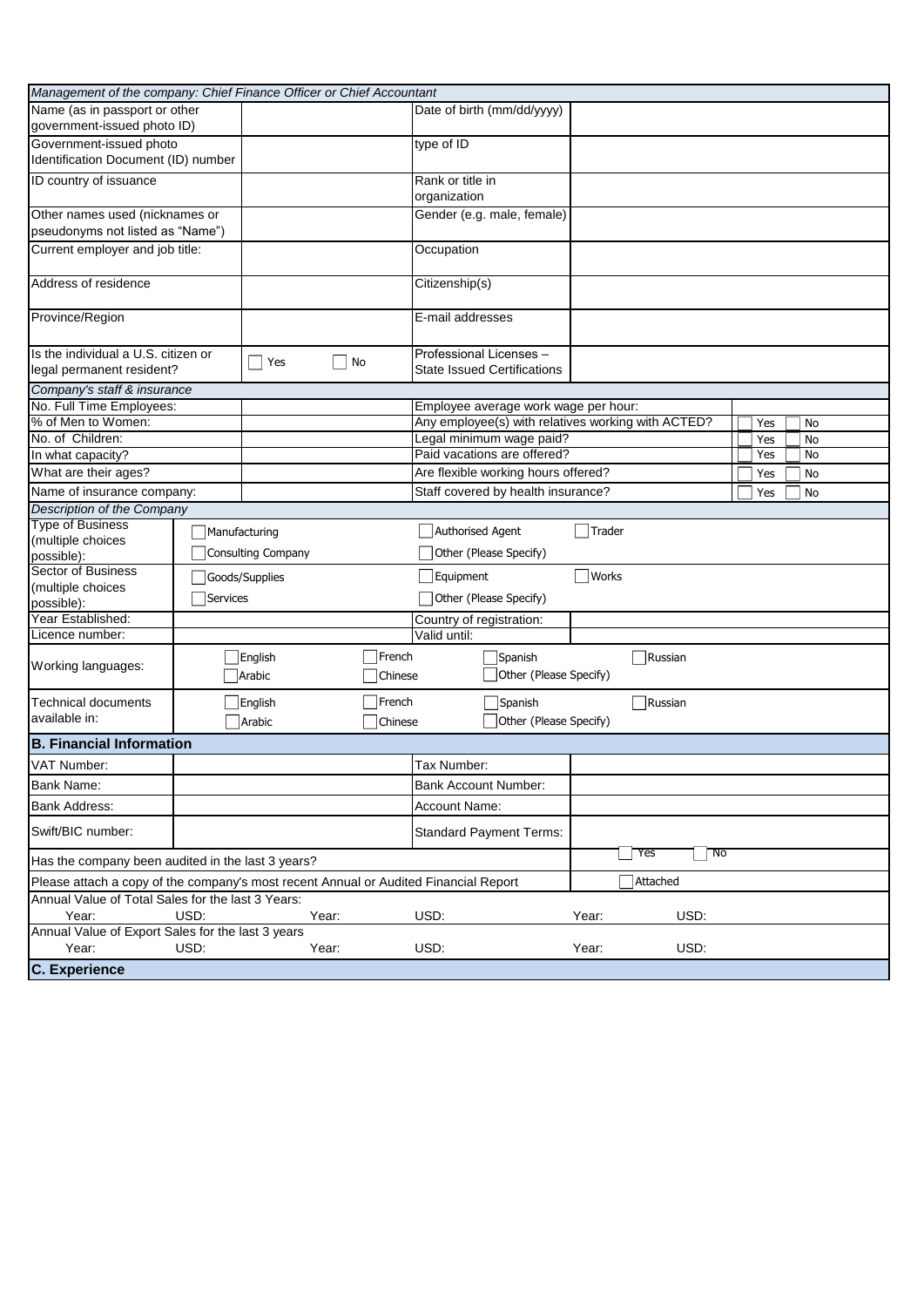|                      |                                                 |                                                                                      |              | Company's recent business with ACTED and/or other International Aid Agencies or United Nations Agencies:                                                                                                                                                                                                                                                                     |                                    |      |             |
|----------------------|-------------------------------------------------|--------------------------------------------------------------------------------------|--------------|------------------------------------------------------------------------------------------------------------------------------------------------------------------------------------------------------------------------------------------------------------------------------------------------------------------------------------------------------------------------------|------------------------------------|------|-------------|
|                      | Organisation                                    | Contact person                                                                       | Phone/E-mail | Goods/Works/Services                                                                                                                                                                                                                                                                                                                                                         | Value (USD)                        | Year | Destination |
| 1.                   |                                                 |                                                                                      |              |                                                                                                                                                                                                                                                                                                                                                                              |                                    |      |             |
| $\overline{2}$       |                                                 |                                                                                      |              |                                                                                                                                                                                                                                                                                                                                                                              |                                    |      |             |
| 3                    |                                                 |                                                                                      |              |                                                                                                                                                                                                                                                                                                                                                                              |                                    |      |             |
| 4                    |                                                 |                                                                                      |              |                                                                                                                                                                                                                                                                                                                                                                              |                                    |      |             |
| 5                    |                                                 |                                                                                      |              |                                                                                                                                                                                                                                                                                                                                                                              |                                    |      |             |
|                      |                                                 | What is your company's main area of expertise?                                       |              |                                                                                                                                                                                                                                                                                                                                                                              |                                    |      |             |
|                      |                                                 | What is your company's business coverage area?                                       |              | National                                                                                                                                                                                                                                                                                                                                                                     | Restricted to (specify locations): |      |             |
|                      | managed projects in the last 3 years?           | To which countries has your company exported and/or                                  |              |                                                                                                                                                                                                                                                                                                                                                                              |                                    |      |             |
|                      |                                                 | Provide any other information that demonstrates your                                 |              |                                                                                                                                                                                                                                                                                                                                                                              |                                    |      |             |
|                      |                                                 | company's qualifications and experience (e.g awards)                                 |              |                                                                                                                                                                                                                                                                                                                                                                              |                                    |      |             |
|                      |                                                 | List any national or international Trade/Professional                                |              |                                                                                                                                                                                                                                                                                                                                                                              |                                    |      |             |
|                      |                                                 | Organisations of which your company is a member                                      |              |                                                                                                                                                                                                                                                                                                                                                                              |                                    |      |             |
|                      | <b>D. Technical Capability</b>                  |                                                                                      |              |                                                                                                                                                                                                                                                                                                                                                                              |                                    |      |             |
|                      | Type of Quality Assurance Certificate           |                                                                                      |              |                                                                                                                                                                                                                                                                                                                                                                              |                                    |      | Attached    |
|                      |                                                 | Type of Certification/Qualification Documents                                        |              |                                                                                                                                                                                                                                                                                                                                                                              |                                    |      | Attached    |
|                      | International Offices/Representation            |                                                                                      |              |                                                                                                                                                                                                                                                                                                                                                                              |                                    |      |             |
|                      |                                                 | List below up to 10 of the core Goods and/or Services your company sells:            |              |                                                                                                                                                                                                                                                                                                                                                                              |                                    |      |             |
| 1)                   |                                                 |                                                                                      |              | 6)                                                                                                                                                                                                                                                                                                                                                                           |                                    |      |             |
| 2)                   |                                                 |                                                                                      |              | 7)                                                                                                                                                                                                                                                                                                                                                                           |                                    |      |             |
| 3)<br>4)             |                                                 |                                                                                      |              | 8)<br>9)                                                                                                                                                                                                                                                                                                                                                                     |                                    |      |             |
| 5)                   |                                                 |                                                                                      | 10)          |                                                                                                                                                                                                                                                                                                                                                                              |                                    |      |             |
| 1)<br>2)<br>3)<br>4) |                                                 |                                                                                      |              | List the main assets of your company (trucks & heavy machines, heavy & valuable equipment, premises & warehouses, production sites etc.)<br>6)<br>7)<br>8)<br>9)                                                                                                                                                                                                             |                                    |      |             |
| 5)                   | <b>E. Miscellaneous</b>                         |                                                                                      | 10)          |                                                                                                                                                                                                                                                                                                                                                                              |                                    |      |             |
|                      |                                                 | Does your company have an Environmental Policy? (Yes/No)                             |              |                                                                                                                                                                                                                                                                                                                                                                              |                                    | Yes  | No          |
|                      |                                                 | Does your company have an Ethical Trading Policy? (Yes/No)                           |              |                                                                                                                                                                                                                                                                                                                                                                              |                                    | Yes  | No          |
|                      |                                                 | Does your company have an Anti-terrorist Policy? (Yes/No)                            |              |                                                                                                                                                                                                                                                                                                                                                                              |                                    |      | No          |
|                      |                                                 |                                                                                      |              | Is your company compliant with the EU General Data Protection Regulation (or equivalent)? (Yes/No)                                                                                                                                                                                                                                                                           |                                    | Yes  |             |
|                      |                                                 |                                                                                      |              |                                                                                                                                                                                                                                                                                                                                                                              |                                    | Yes  | No          |
|                      |                                                 | If you answered yes to the above two questions, please attach copies of your policy: |              |                                                                                                                                                                                                                                                                                                                                                                              |                                    |      | Attached    |
|                      |                                                 |                                                                                      |              | Has your company ever been bankrupt, or is in the process of being wound up, having its affairs administered by the courts,<br>has entered into an arrangement with creditors, has suspended business activities, is the subject of proceedings concerning<br>these matters, or is in any analogous situation arising from a similar procedure provided for in national law? |                                    |      | Yes<br>No   |
|                      | If you answered yes,<br>please provide details: |                                                                                      |              |                                                                                                                                                                                                                                                                                                                                                                              |                                    |      |             |
|                      | res judicata?                                   |                                                                                      |              | Has your company ever been convicted of an offence concerning its professional conduct by a judgment which as force of                                                                                                                                                                                                                                                       |                                    |      | Yes<br>No   |
|                      | If you answered yes,<br>please provide details: |                                                                                      |              |                                                                                                                                                                                                                                                                                                                                                                              |                                    |      |             |
|                      |                                                 |                                                                                      |              | Has your company ever been guilty of grave professional misconduct proven by other means?                                                                                                                                                                                                                                                                                    |                                    |      | Yes<br>No   |
|                      | If you answered yes,<br>please provide details: |                                                                                      |              |                                                                                                                                                                                                                                                                                                                                                                              |                                    |      |             |
|                      | where the contract is to be performed?          |                                                                                      |              | Has your company ever not fulfilled its obligations relating to the payment of social security contributions, or the payment of<br>taxes in accordance with the law of the country in which it is established, or with those of France, or those of the country                                                                                                              |                                    |      | Yes<br>No   |